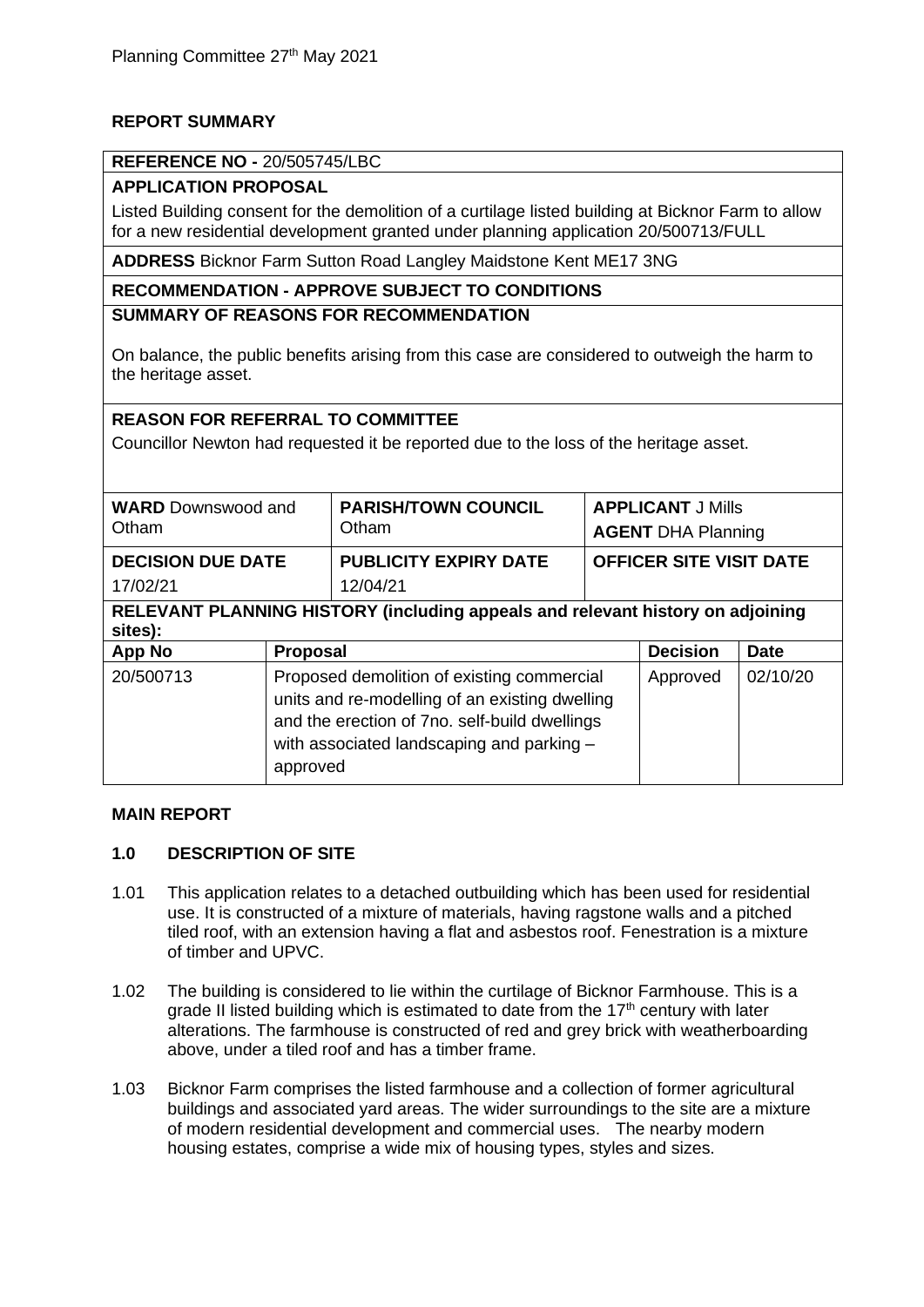### **2.0 PROPOSAL**

- 2.01 Listed Building Consent is sought for the demolition of the building which is considered to be curtilage listed. This is in order to implement planning permission 20/500713, for the erection of 7 self-build dwellings, as the subject building lies upon the line of the proposed access to that development.
- 2.02 The documents submitted with the application included site location plan (DHA/130122/01, existing layout plan (DHA/13022/02), proposed layout plan (DHA/13022/05 & 05A), existing elevations (DHA/13022/07), photographs (DHA/13022/04), consented site layout plan for 20/500713 (DHA/13022/21 B), planning and heritage statement and subsequently a heritage and archaeology statement.
- 2.03 Whilst the applicants have submitted a listed building application, the Planning & Heritage Statement states that they do not consider the building to be curtilage listed due to the physical separation of the buildings, combined with the distinction between the domestic nature of the farmhouse and the agricultural related function of the farm buildings.

### **3.0 PLANNING HISTORY**

*The most relevant history is: 20/500713 – Erection of 7 self-build dwellings – Approved* 

### **4.0 PLANNING CONSTRAINTS**

The building is considered to be curtilage listed to the Grade II Listed Bicknor Farmhouse

# **5.0 POLICY AND OTHER CONSIDERATIONS**

The National Planning Policy Framework (NPPF) National Planning Practice Guidance (NPPG) Development Plan: SP18, DM4 Othham Neighbourhood Plan (Post Referendum version)

### **6.0 LOCAL REPRESENTATIONS**

6.01 None received. Site notice posted at site on 20/01/21, expiring on 10/02/21.

### **7.0 CONSULTATIONS**

- 7.01 Historic England: do not wish to comment.
- 7.02 The Georgian Group: as the proposal is to demolish a curtilage listed building, there will be an element of less than substantial harm. A balancing act should be undertaken to assess whether the public benefits outweigh the harm in line with paragraphs 196 of the NPPF.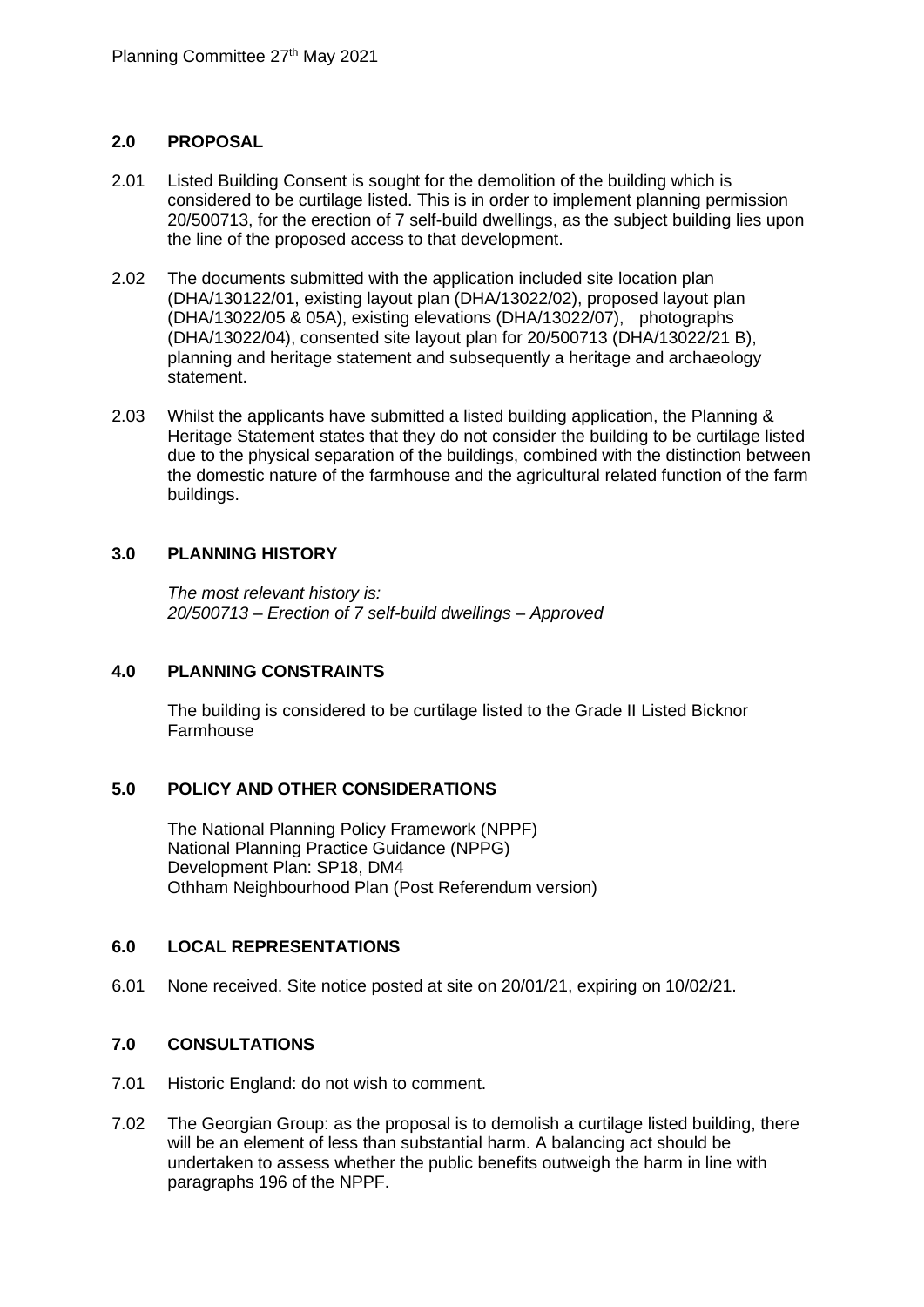- 7.03 Other 5 National Amenity Societies: no response.
- 7.04 Conservation Officer: Initial comments:

Bicknor Farmhouse is a substantial timber framed building dating from the 17th century, listed Grade II in 1967. The outbuilding proposed for demolition has been identified as being curtilage listed due to its historical and physical relationship to the farmhouse. It was ancillary to the farmhouse and in the same ownership at the time of listing.

The outbuilding is an attractive ragstone and brick structure likely to date from the early 19th century. It has some later unsympathetic additions and alterations such as the modern windows and corrugated lean-to extension. The relationship between the farmhouse and outbuilding has been degraded by low quality intervening buildings. I consider the outbuilding to be of low-medium significance in relation to the farmhouse, which is of high significance.

The demolition of the outbuilding would cause harm to the significance of the listed farmhouse, of which it forms a subsidiary element. In my view the harm would be less than substantial. There are likely to be public benefits associated with the wider proposals for the site (application ref: 20/50713/FULL) which would partially outweigh the harm. The proposed re-use of the ragstone as part of the redevelopment would be welcomed if it can be conditioned appropriately.

Subsequent comments on receipt of detailed Heritage report:

Having reviewed the additional information which comprises a heritage assessment. The document confirms my earlier view that the building dates from the C19 and is of low-medium significance in relation to the principal listed building, Bicknor Farmhouse. The report demonstrates that the building has been diminished by modern alterations but retains its general historic form and agricultural character.

I disagree with the conclusions of the report that the demolition would have a neutral impact, and reiterate my view that total loss of the building would cause less than substantial harm.

### **8.0 APPRAISAL**

8.1 The key issue to consider with this application is the impact upon the listed building.

### **Impact upon Listed Building**

- 8.02 The local planning authority has a statutory duty to have special regard to the desirability of preserving listed buildings and their settings under section 16(2) of the Planning (Listed Buildings and Conservation Areas) Act 1990. Policy DM 4 of the local plan requires that the significance of designated heritage assets and their settings are conserved, and, where possible, enhanced and policy SP 18 similarly seeks to protect and enhance the quality of heritage assets. Policy DM 4 requires that the relevant tests in the National Planning Policy Framework are applied when determining applications for development which would result in the loss of, or harm to, the significance of a heritage asset and/or its setting.
- 8.03 Since the adoption of the local plan, a revised NPPF has come into force, with the relevant section being chapter 16. Paragraph 184 of the NPPF states that heritage assets "are an irreplaceable resource and should be conserved in a manner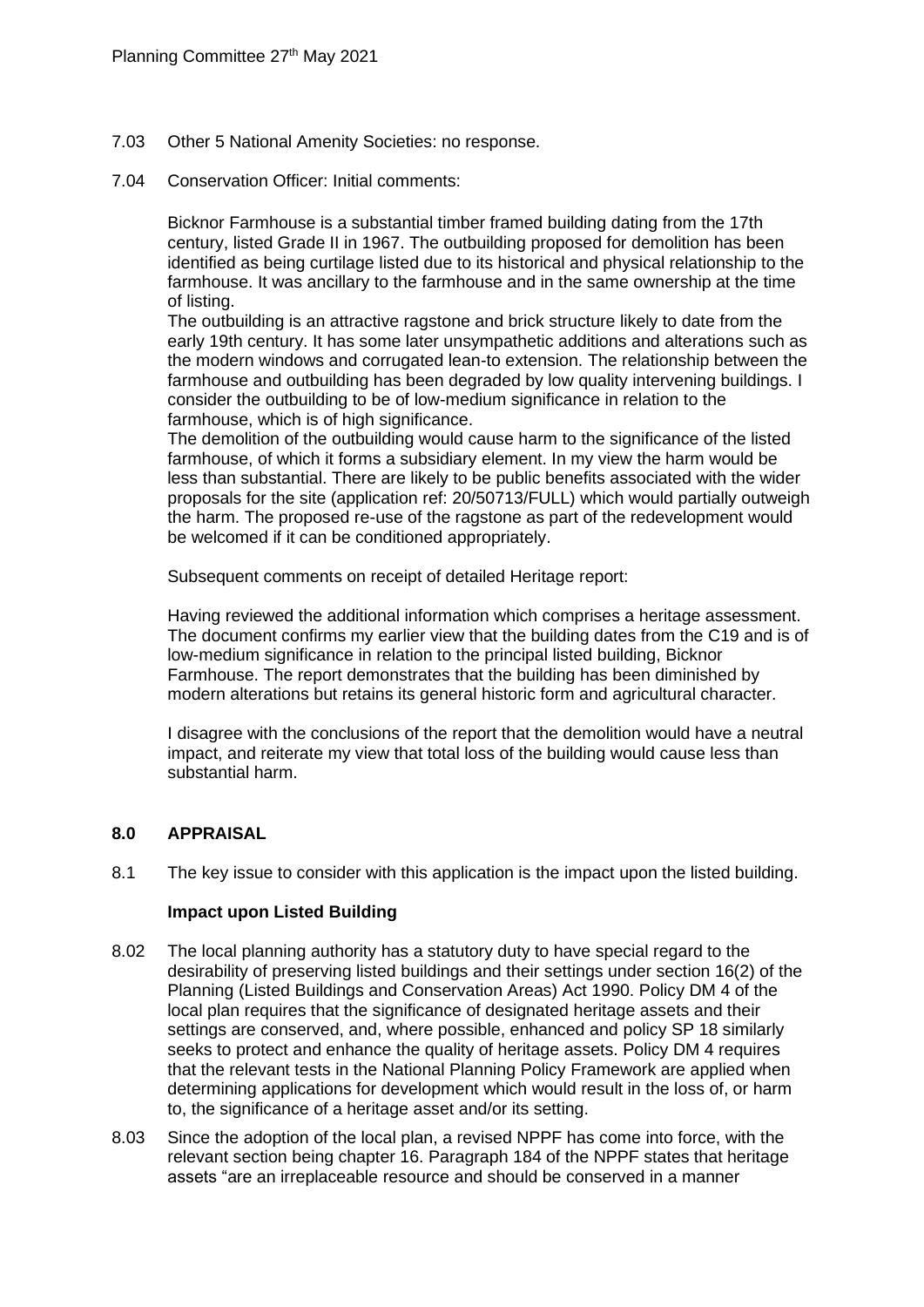appropriate to their significance, so that they can be enjoyed for their contribution to the quality of life of existing and future generations". 8.04 Paragraph 193 of the NPPF states that "when considering the impact of a proposed development on the significance of a designated heritage asset, great weight should be given to the asset's conservation...". It states that this is irrespective of the degree of harm<br>amounting from any proposal. 85 Paragraph 194 requires any harm to, or lo Paragraph 194 requires any harm to, or loss of, the significance of a designated heritage asset to be clearly and convincingly justified. Importantly, it is emphasised that harm to a listed building is required to be given considerable weight and importance. The Otham Neighbourhood Plan reiterates the importance of NPPF advice and Local Plan Policy SP18 on maintaining the heritage value of Otham and to provide a 'quality of place'.

8.04 When considering the planning application, 20/500713 the duty under S 66(1) is similar to that as under 16(2) of the Act. It is noted here that the officer concluded under that application that "the proposals would provide a high-quality development that will enhance the setting of the Grade II listed Farmhouse and this would outweigh the loss of the small curtilage listed building". In detail, the comment relative to the issue were as follows in the officer report:

> *"Bicknor Farmhouse is a substantial timber framed building dating from the 17th century, listed Grade II in 1967. The Conservation Officer considers that the existing buildings on site detract from the setting of the listed building due to their scale and poor construction and state of repair but are agricultural in character and typical of historic farmsteads across the region which have developed incrementally. Overall, he considers the proposed development would diminish the historic farmstead setting of the listed building and be harmful but does not consider there are sufficient heritage grounds to justify refusal. In my view, the buildings are of poor appearance and are 'modern' in the context of the age of the farmhouse and detract from its setting. Their removal and replacement with high quality houses I consider would enhance the setting of the farmhouse.*

> *The Conservation Officer advises that one of the buildings is curtilage listed due to its historical and physical relationship to the farmhouse and is likely to date from the early 19th century. This is Building G on the existing plans which is an attractive single storey ragstone building with pitched clay tiled roof but has a poor lean-to extension on its east side. Under the proposals the new rear access requires its demolition and so the agent has been asked why it could not be retained with amendments made to the scheme. The response states that, "the position of the two access roads have been designed so that the impact upon the listed Bicknor Farmhouse is minimised, and were we to amend these, it is likely that any access road would result in greater harm to this building." There is some merit in this argument in that an access road may have to be sited closer to the main listed farmhouse if it were retained but this is not inevitable. The building could potentially be retained as some form of outbuilding or extended to provide a dwelling. However, it would sterilise quite a large part of the site in the northwest corner and on balance I consider the benefits of this scheme in enhancing the setting of the primary listed farmhouse outweigh the loss of this curtilage listed building and any minor harm to the farmhouses significance through its removal in accordance with policy DM4 and the NPPF. The applicant is proposing to re-use the stone from the building in new boundary walls which is a positive measure".*

#### Significance of the heritage asset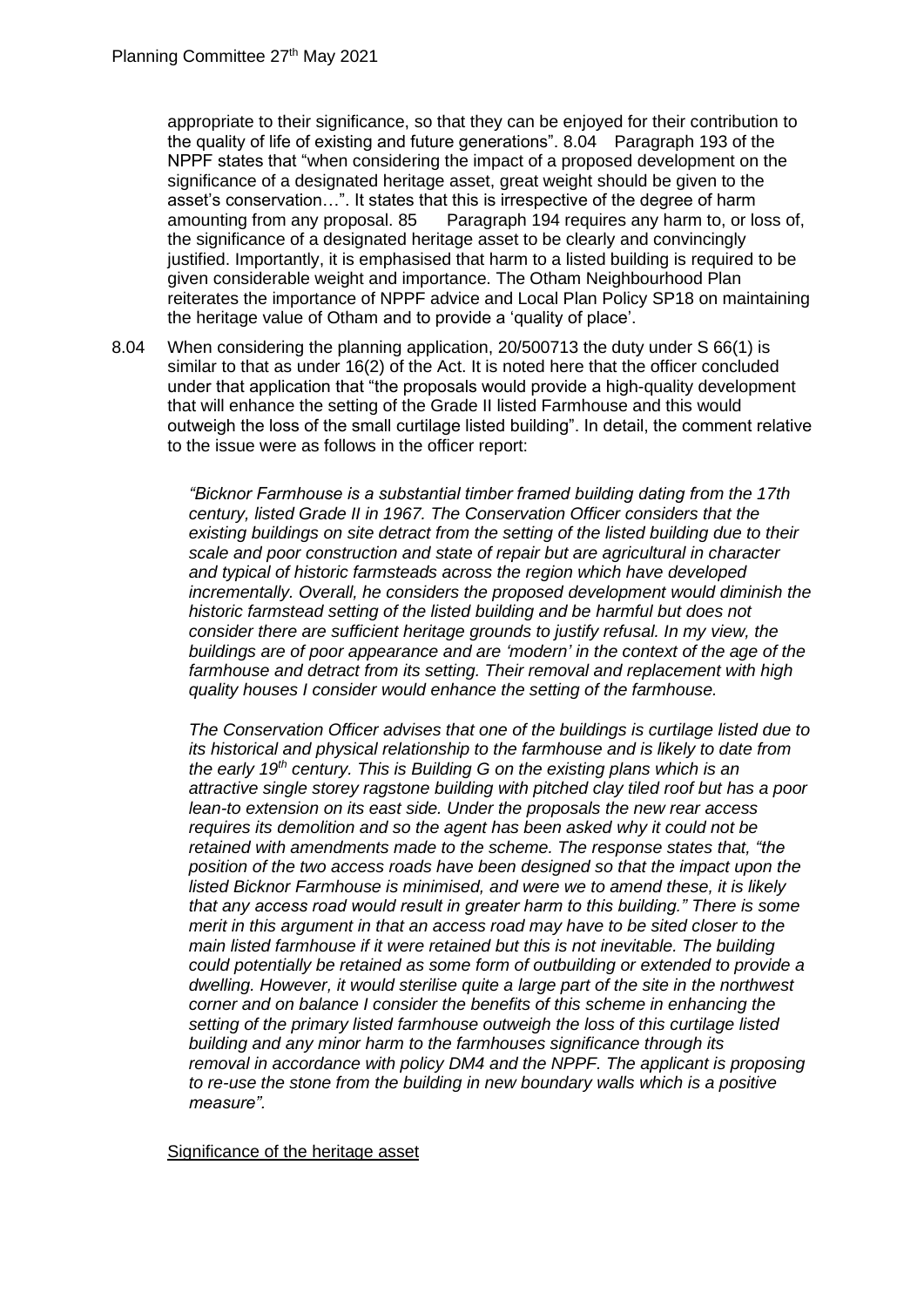- 8.05 The conservation officer has stated that he considers the building to be of low medium significance in relation to the listed farmhouse, which is of high significance. The building is estimated to date from the 19<sup>th</sup>-century and it does include some vernacular material, as it has ragstone elevations. Also, it does retain something of a simple functional form, generally associated with farm complexes.
- 8.06 However, it is considered that its significance has been very much reduced through unsympathetic later alterations and additions to the farm complex. In particular, its fenestration includes unsympathetic UPVC units, with timber units being in some state of disrepair. The extension which has been added has an unsympathetic roof form and material and generally detracts from its appearance. Internally, there would not appear to be any significant features of interest and fabric is generally modern and devoid of any clear historical evidence.
- 8.07 With regards to its siting, it is not now considered to have any clear functional relationship with the farmhouse and indeed additional buildings as part of the farm complex are considered to have distorted the historic farmyard context to a degree whereby its contribution in this regard is extremely low.
- 8.08 Therefore, in conclusion although part of its form and appearance have some historical and aesthetic value, its overall significance is considered to be very low.

### Harm

- 8.09 Notwithstanding the above, there would clearly be harm resulting from this proposal. The proposal entails the loss of the building in totality, which is considered to be a curtilage listed building. This harm must be afforded considerable weight and importance.
- 8.10 Case law indicates that the loss of a curtilage listed building of low significance can be graded as less than substantial harm. The conservation officer is of the view that the proposal does indeed result in less than substantial harm and I concur with his view.
- 8.11 Therefore, the proposal should be assessed against paragraph 196 of the NPPF in terms of the question of whether or not the public benefits of the proposal outweigh the harm. There is no question here relating to optimum viable use, since the building would be lost and no use is proposed.

### Public benefits

- 8.12 The public benefits arising from this proposal are considered to be very low.
- 8.13 The proposal would add to the housing stock, but since there is currently a five-year land supply in place, this is not a significant benefit, as there is no overriding need for housing in this location.
- 8.14 Section 70 of the Town and Country Planning Act states that consideration can be given to local financial considerations so far as they are material to the application. However, this consideration applies to planning permissions whereas the current submission is a listed building application. This would have been a relevant consideration for the permission that granted the seven houses on the site. In this case, the retention of the building precludes the access required to fully implement the development permitted under application 20/500713, namely the erection of 7 self-build dwellings. This development is considered to be CIL liable and there would be benefits in this regard. For example, contributions towards CIL are looking to achieve major intervention at road junctions and the site is located upon one such main arterial route including such road junctions. However, it must also be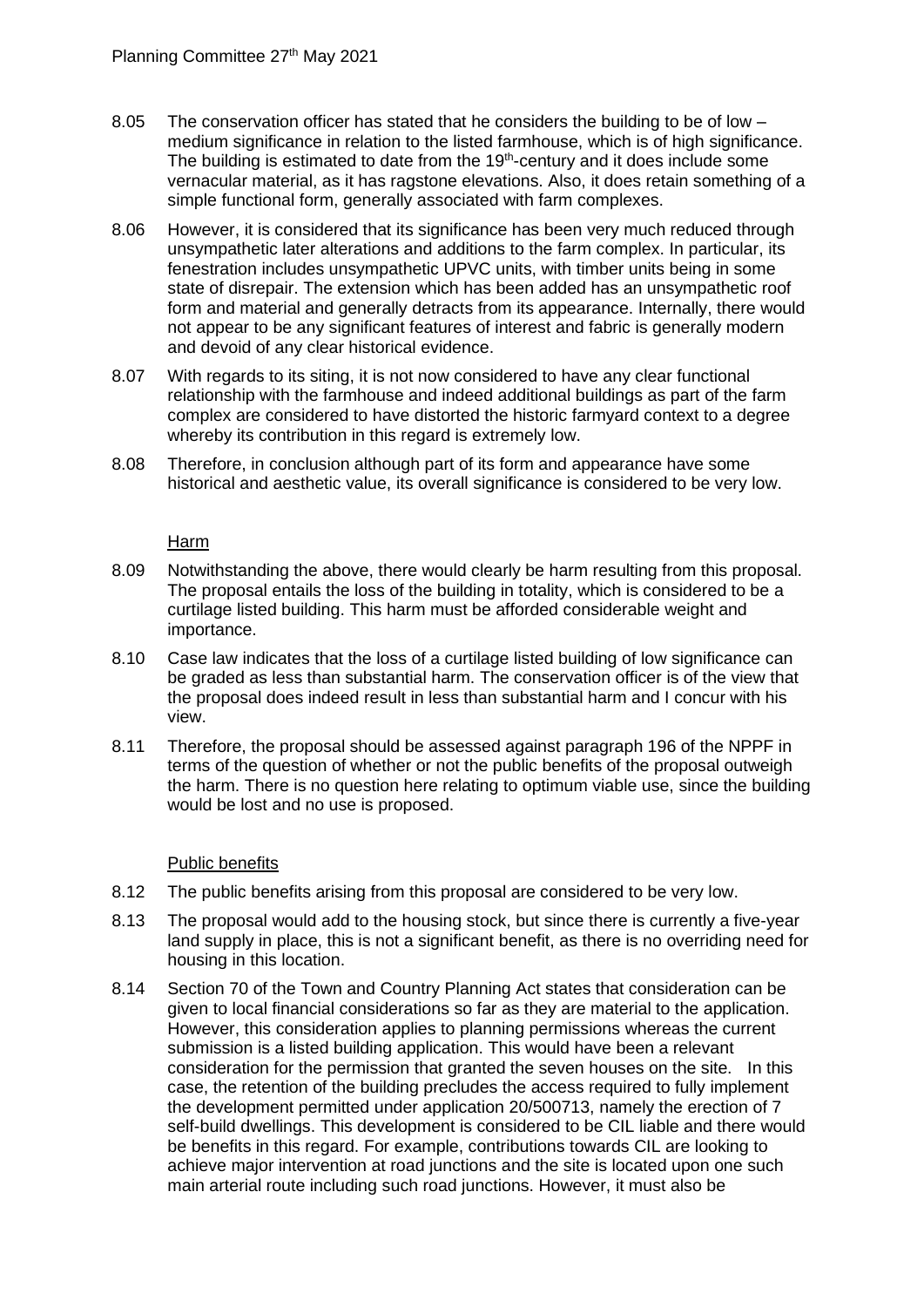considered that this benefit could fall away if a CIL exemption were sought and accepted.

- 8.15 There would also be benefits in terms of job creation, during the construction phase of the housing development, but the housing number is low and therefore the duration would be limited. The submission also refers to benefits arising from household expenditure generated by the housing developments and the impact of these upon local businesses, services and providers. However, again the housing number is low and therefore this benefit would be of a very small scale.
- 8.16 Finally, it could be argued that there is some benefit to the setting of the main listed building through the removal of the existing modern farm buildings which are of poor appearance. However, conversely it could also be argued that the retention of farm buildings within the setting of what is a former farmhouse is more appropriate in terms of character than residential housing, so therefore I do not consider that this benefit can be afforded significant weight. It should however be recognised that planning permission has already been granted for the erection of seven dwellings which considered the heritage implication of demolishing this curtilage listed building.
- 8.17 In conclusion therefore, whilst there are some public benefits which would result from the implementation of the approved housing scheme reference 20/500713, it is considered that these benefits are of a very small scale.

#### Balancing exercise

- 8.18 The harm arising from the loss of the building must be balanced against the public benefits arising from its demolition.
- 8.19 The harm to the listed building must be given considerable weight and importance. The level of harm is considered to be less than substantial. However as explained above, the significance of the listed building is considered to have already been very much compromised and its contribution to the overall significance of the main heritage asset, the listed farmhouse, is considered to be low and no longer readily readable. Therefore, the degree of harm is considered to be low.
- 8.20 The public benefits arising from this scheme are very limited and their scale is also considered to be low. The conservation officer has stated that he considers that the benefits partially outweigh the harm and he has not actually indicated an objection to the proposal. It is emphasised that this is a very balanced case.
- 8.21 On balance, it is concluded that the benefits arising from this case would marginally outweigh the harm which would result. On balance therefore, approval is recommended.

### **9.0 CONCLUSION**

- 9.01 As emphasised above, it is considered that this is a very balanced case.
- 9.02 On balance, it is considered that the public benefits arising from this scheme would marginally outweigh the harm resulting from the loss of the building. Approval is therefore recommended.
- **10.0 RECOMMENDATION** GRANT Subject to the following conditions:
	- 1. The works to which this consent relates must be begun before the expiration of three years from the date of this consent.